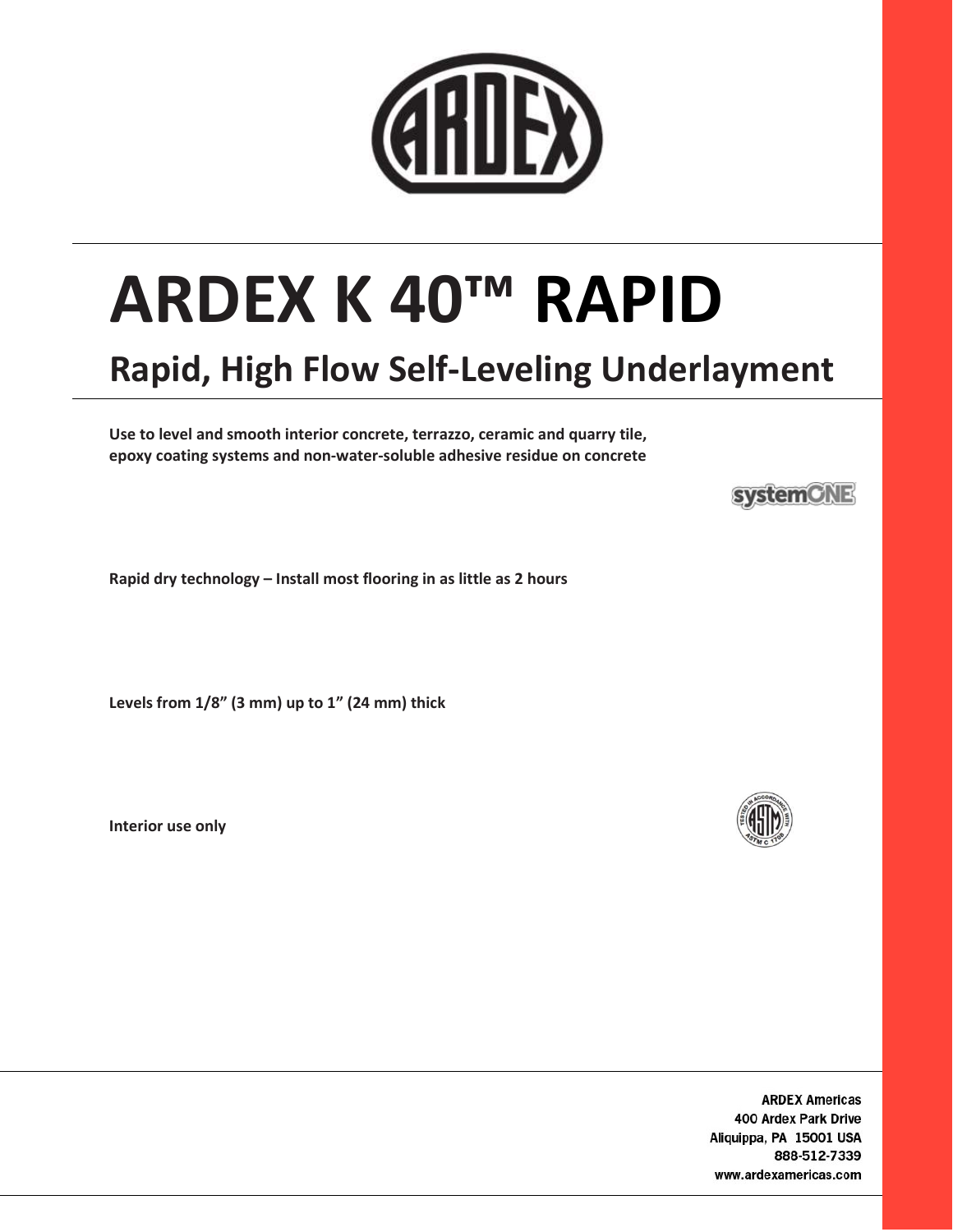# ARDEX K 40™ RAPID

### Rapid, High Flow Self-Leveling Underlayment

#### Suitable Substrates

- Concrete (structurally sound)
- Absorbent terrazzo on concrete†
- Properly installed ARDEX moisture control systems on concrete:
	- o ARDEX MC™ RAPID
	- o ARDEX PU 50™
	- o ARDEX VR 98™
- Other approved, non-porous materials on concrete†:
	- o Epoxy terrazzo; non-porous (non-absorbent) cementitious terrazzo
	- o Ceramic, quarry or porcelain tiles
	- o Epoxy coatings
	- oNon-water-soluble adhesive residue
	- o Concrete treated with certain curing compounds (test areas only; for full instructions, see www.ardexamericas.com/properprep)

†Must be sound, solid and well-bonded to underlying, structurally sound substrates.

#### Suitable Applications

- All grade levels
- Dry areas only
- Interior applications only

#### Job Conditions

During installation and cure, substrate and ambient temperatures must be a minimum of 50°F / 10°C.

#### Step 1: Moisture Evaluation and Testing

This product is intended for interior, dry spaces. Hydrostatic pressure, plumbing leaks, flood factors and other sources of water infiltration must be identified and corrected prior to installation. This product is not a vapor barrier and will allow free passage of moisture vapor.

Test concrete in accordance with ASTM F2170. For highmoisture floor coverings and adhesives, this product can be installed over concrete with relative humidity (RH) levels up to 99% provided each on-grade or below-grade slab is built on a vapor retarder, which remains effective and intact, in conformance with ASTM E1745.

All other cases: Moisture control is required if the RH exceeds the most stringent of the following: 1) the limitations imposed by the flooring manufacturer; 2) the limitations imposed by the adhesive manufacturer.

If moisture control is required, see "Moisture Control System Selection" section below. If moisture control is not required, see the "Priming Method Selection" section below.

#### Moisture Control System Selection (if moisture control is required)

ARDEX MC RAPID can be used at RH levels up to 100% on all grade levels.

For ARDEX VR 98 or ARDEX PU 50 to be used, the concrete must meet the following conditions:

1. RH levels are 98% or below (85% for radiant-heated slabs).

2. The slab is either above-grade, or, the slab is built on a vapor retarder, which remains effective and intact, in conformance with ASTM E1745.

If moisture control is not required, choose the appropriate primer in accordance with the next section.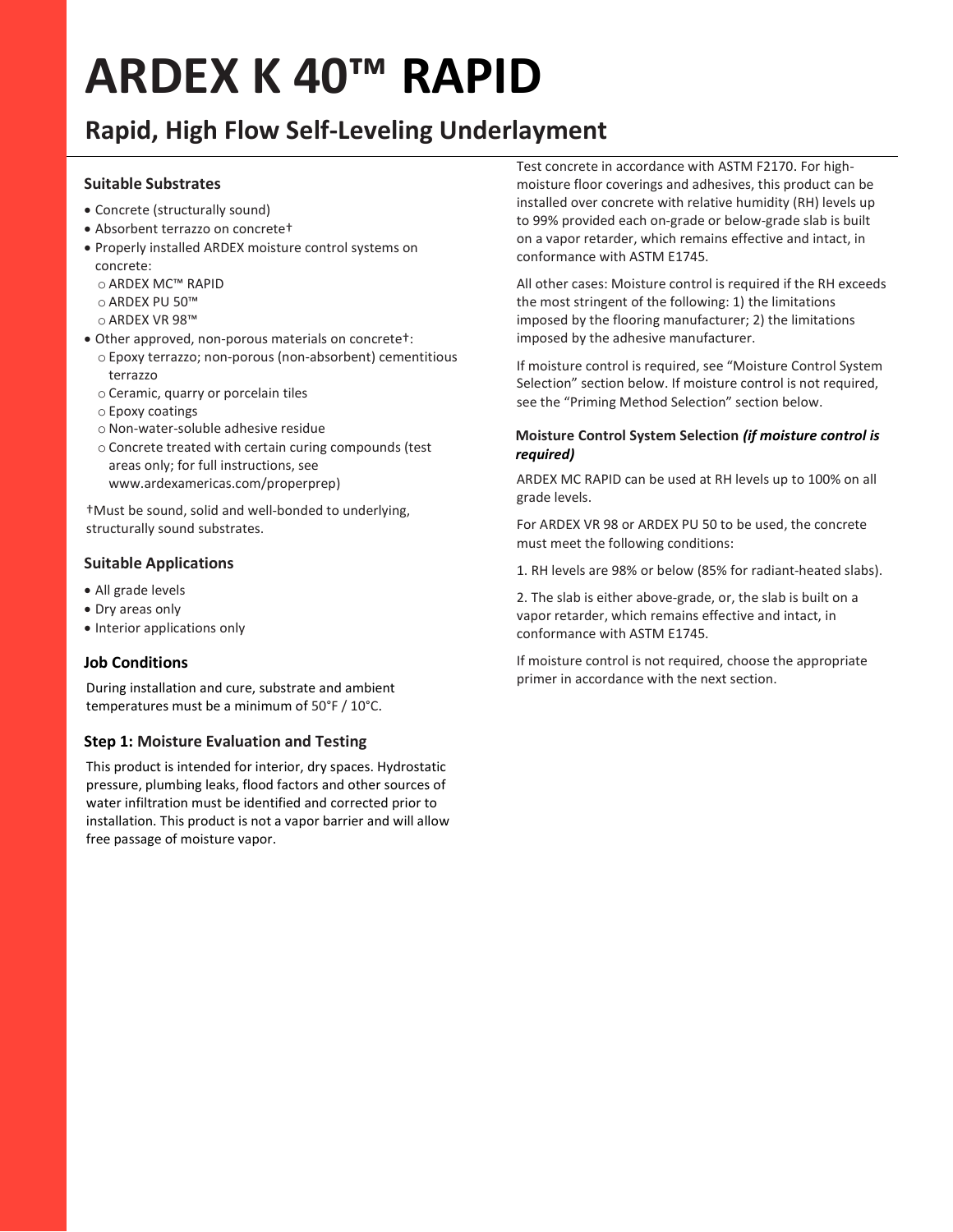#### Priming Method Selection (if moisture control is not required)

#### Primers

- ARDEX P 51™ Primer
- ARDEX P 82 ™ Ultra Prime
- ARDEX P 4™ Pre-Mixed, Rapid-Drying, Multipurpose Primer

| Substrate (Interior, dry<br>substrates only; All grade<br>levels)                                       | Porosity                                  | Primer                                                                   |
|---------------------------------------------------------------------------------------------------------|-------------------------------------------|--------------------------------------------------------------------------|
| Concrete and cementitious<br>terrazzo on concrete                                                       | Standard absorbent<br>(porous)            | ARDEX P 51 mixed 1:1<br>or ARDEX P 4                                     |
|                                                                                                         | Non-absorbent (non-<br>porous; burnished) | ARDEX P 82 or ARDEX<br>P 4                                               |
|                                                                                                         | Extremely absorbent ARDEX P 51 "double    | prime" or ARDEX P 4                                                      |
| Other approved, non-porous<br>materials on concrete (see<br>the "Suitable Substrates"<br>section above) | N/A                                       | ARDEX P 82 (all) or<br><b>ARDEX P 4 (all except</b><br>adhesive residue) |

#### Step 2: Substrate Preparation (Proper Prep™)

For full details on ARDEX Proper Prep, reference the following articles at ardexamericas.com/properprep:

- Article 1.1: Preparing Concrete for ARDEX Underlayments
- Article 1: Preparing Concrete for Bonded ARDEX Applications
- Proper Prep Brochure

Shot blasting or other mechanical means must be used for Proper Prep. Sanding is not a sufficient means of cleaning or preparing concrete. Do not use acid etching, adhesive removers, solvents or sweeping compounds, as these are bond breakers.

Handle and dispose of asbestos and other hazardous materials in accordance with prevailing regulations, which supersede the recommendations in this document.

All substrates must be sound, solid and thoroughly clean of all bond-breaking contaminants, including but not limited to: overwatered or otherwise loose or weak material; unapproved sealers; unsuitable adhesive residues; patching and leveling materials.

#### Minimum Preparation

Depending on the selected moisture control system or primer, additional prep may be needed, as follows:

| Primer                                         | <b>Minimum Preparation</b>                                                                                                                       |
|------------------------------------------------|--------------------------------------------------------------------------------------------------------------------------------------------------|
| ARDEX P 4                                      | Substrate must be clean                                                                                                                          |
| <b>ARDEX P51</b><br>ARDEX VR 98<br>ARDEX PU 50 | Substrate must be clean and absorbent (ASTM<br>F3191)                                                                                            |
| <b>ARDEX P82</b>                               | Substrate must be clean and not absorbent.<br>Non-water-soluble adhesive residue must be wet<br>scraped to thin, well-bonded residue (rfci.com). |
| ARDEX MC RAPID                                 | Mechanically remove all adhesive residue, sealers,<br>curing compounds, tiles, mortars and epoxy<br>coatings.                                    |
|                                                | Concrete and terrazzo substrates must be clean and<br>prepared to a minimum CSP 3 / maximum CSP 5<br>(icri.org).                                 |

#### Vacuuming

Following preparation, thoroughly vacuum to remove all excess dirt and debris.

#### Step 3: Treating Joints and Cracks

Under no circumstances should this product, the moisture control system and/or the selected primer be installed over moving joints or moving cracks. Honor all moving joints, including expansion joints and isolation joints, as well as all moving cracks, up through the product and flooring.

While dormant control joints and dormant cracks may be pre-filled, this filling is not intended to act as a repair method that will eliminate the possibility of telegraphing. Nonstructural materials are unable to restrain movement within a concrete slab. Cracks will telegraph in any area that exhibits movement, such as an active crack, an expansion or isolation joint, or an area where dissimilar substrates meet. We know of no method to prevent this telegraphing.

If ARDEX MC RAPID, ARDEX VR 98 or ARDEX PU 50 will be installed (see "Moisture Testing" section above): All dormant joints and dormant cracks greater than a hairline (1/32"/0.8 mm) that will not be honored must be pre-filled with ARDEX ARDIFIX™ Low Viscosity Rigid Polyurethane Crack and Joint Repair and sand broadcasted to refusal in strict accordance with the technical data sheet.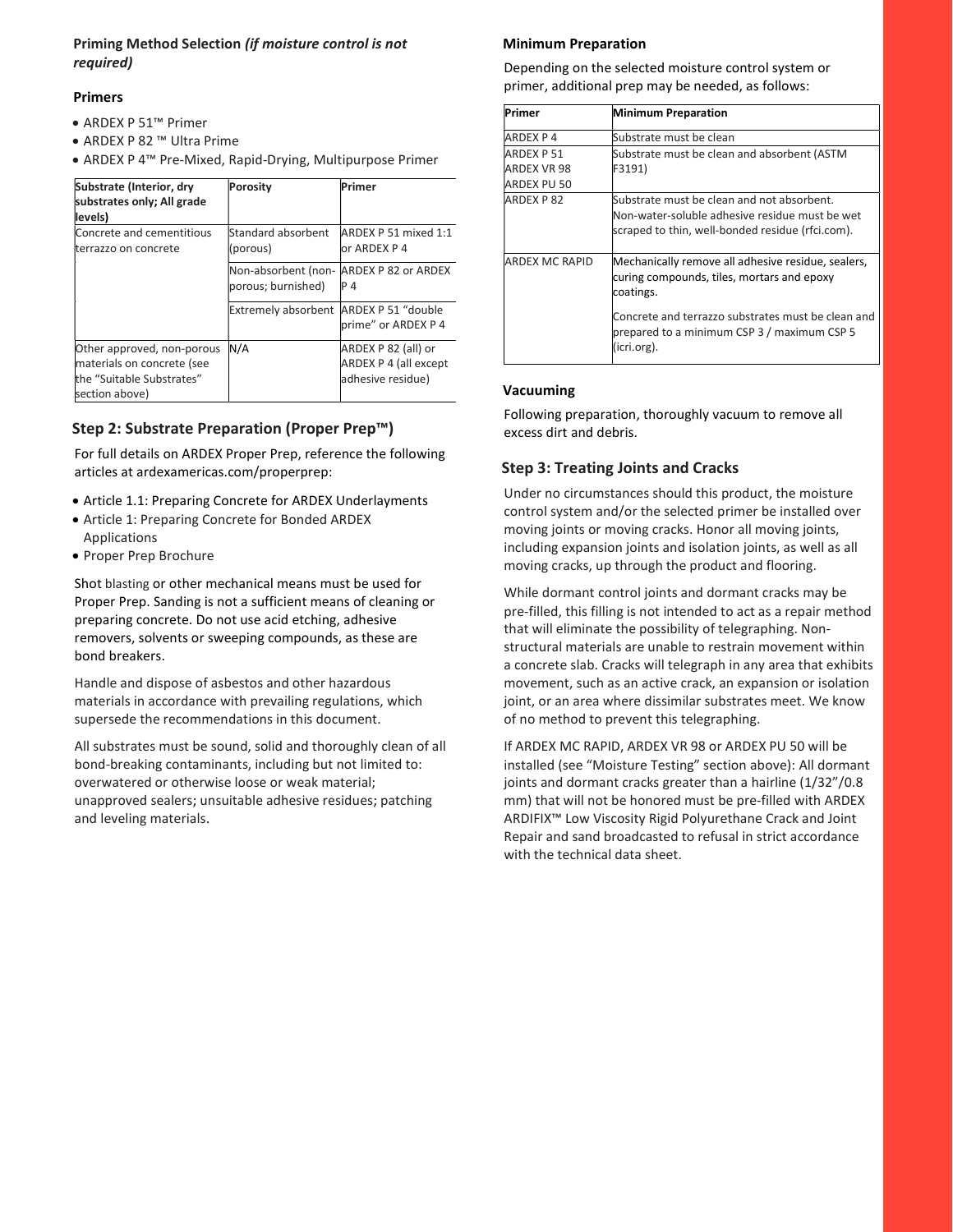If ARDEX MC RAPID, ARDEX VR 98 or ARDEX PU 50 will not be installed, dormant cracks and dormant joints can be patched with ARDEX FEATHER FINISH® Self-Drying, Cement-Based Finish Underlayment or similar trowel-applied material in accordance with the technical data sheet.

#### Step 4: Install Appropriate Moisture Control System or Priming Method

#### Moisture Control System Installation (if moisture control is required)

If moisture control is required, install ARDEX MC RAPID, ARDEX VR 98 or ARDEX PU 50 in accordance with the appropriate technical data sheet (www.ardexamericas.com/products). To select the appropriate moisture control system, see the "Moisture Control System Selection" section above.

#### Priming (if moisture control is not required)

See the "Priming Method Selection" section above to select the appropriate primer based on the substrate.

Primers may need longer drying times with low surface temperatures and/or high ambient humidity. Do not install product before primer has dried thoroughly.

#### Absorbent Concrete: ARDEX P 51 Mixed 1:1

Dilute ARDEX P 51 with water at a rate of 1:1 by volume. Apply evenly with a clean, soft-bristled push broom. Do not use paint rollers, mops or spray equipment. Do not leave bare spots. Brush off puddles and excess primer.

It is critical to ensure that the ARDEX P 51 is dry prior to proceeding with the next installation step. To determine if the ARDEX P 51 is dry after a minimum of 30 minutes (max. 24 hours), pour water onto the surface of the primer in several areas and rub it with your finger. If the water remains clear, the primer is dry. If the water turns cloudy or milky, additional drying time is needed.

#### Extremely Absorbent Concrete: ARDEX P 51 "Double Prime"

Make an initial application of ARDEX P 51 diluted with 3 parts water by volume. Let the initial application dry thoroughly (1 - 3 hours), and then install a second application of ARDEX P 51 mixed 1:1 with water as detailed directly above.

#### Non-Porous Surfaces: ARDEX P 82

Follow the mixing instructions on the container, and apply with a short-nap or sponge paint roller, leaving a thin coat of primer. Do not leave any bare spots. Back roll with a dry roller to remove excess primer. ARDEX P 82 should be applied within 1 hour of mixing. Allow to dry to a thin, slightly tacky film (min. 3 hours, max. 24 hours).

#### Various, Approved Substrates: ARDEX P 4

Apply a thin, even layer to the substrate using a short-nap roller, sponge paint roller or paintbrush. Allow the primer to dry to a thin, opaque, white film (min. 30 minutes; 70°F / 21°C). Once dry, there is no time limit before the subsequent installation may proceed. However, please note that the subsequent installation should proceed as soon as possible to avoid surface contamination or damage to the primed surface.

#### Step 5: Mixing and Application

#### Recommended Tools

ARDEX T-1 Mixing Paddle • ARDEX T-10 Mixing Drum • 1/2" (12 mm) heavy-duty drill (min. 650 rpm) • appropriate measuring bucket • ARDEX T-4 Spreader • ARDEX T-5 Smoother • cleated athletic shoes with non-metallic spikes

#### Safety and OSHA Compliance

Handle each bag with care, emptying it in a manner that avoids creating a plume of dust. While mixing, use the ARDEX DUSTFREE™ or a standard "gutter hook" vacuum attachment in combination with a heavy-duty, bucket-style vacuum (Shop-Vac® or similar) and HEPA dust extraction vacuum system.

#### Application Data

| Water ratio:     | $6 - 6.5$ quarts (5.68 - 6.15 L) of clean water per bag |
|------------------|---------------------------------------------------------|
| <b>Flow time</b> | 10 minutes (70°F / 21°C)                                |

#### Thickness of Application

| Application                               | <b>Max. Thickness</b> |
|-------------------------------------------|-----------------------|
| Over ARDEX VR 98                          | $1/4$ " (6 mm)        |
| Over substrates primed with  1/2" (12 mm) |                       |
| <b>ARDEX P 82 or ARDEX P 4</b>            |                       |
| All other applications                    | $1''$ (24 mm)         |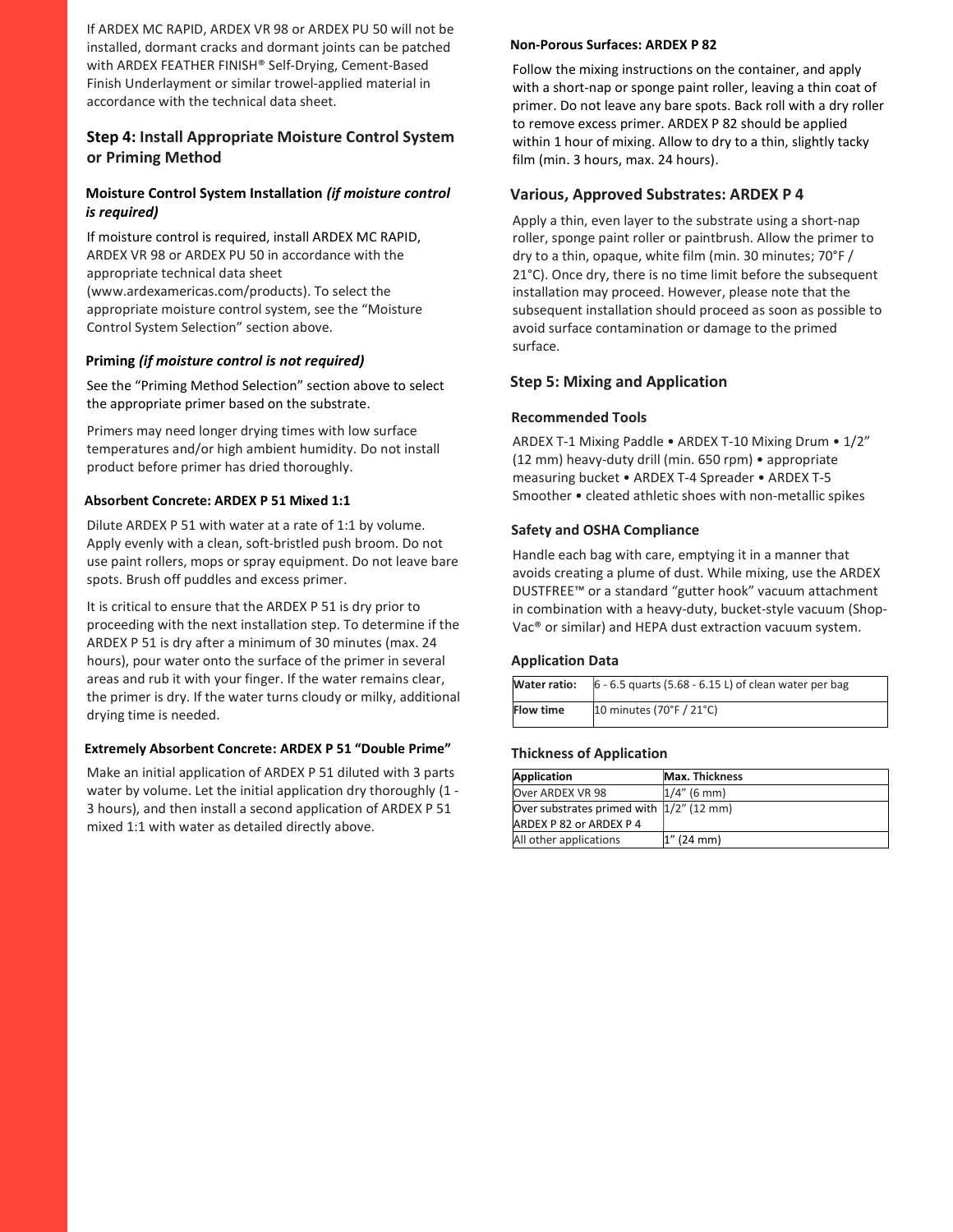#### Manual

Mix two bags at a time. Pour the water in the mixing container first, and then add powder while mixing with an ARDEX T-1 Mixing paddle and a 1/2" (12 mm) heavy-duty drill (min. 650 rpm). Mix thoroughly for approximately 2 to 3 minutes to obtain a lump-free mix. Do not overwater! Yellowish foam while mixing, or settling of the sand aggregate while placing, indicates overwatering.

Pour the mix onto the floor. Spread with the ARDEX T-4 Spreader. Immediately smooth the material with the ARDEX T-5 Smoother. Work in a continuous manner during the entire self-leveling installation. Wear cleated athletic shoes with non-metallic spikes to avoid leaving marks in the liquid.

Where thicker applications are needed, ARDEX recommends using a suitable ARDEX self-leveling product, such as ARDEX K 13™ Premium Self-Leveling Underlayment. Reference the appropriate technical data sheet for suitable substrates and recommendations for substrate preparation and priming.

Install at a minimum thickness of 1/16'' (1.5 mm) over the highest point in the floor, which typically results in an average thickness of 1/8'' (3 mm) or more over the entire floor.

To match existing elevations, product can be tapered to as thin an application as the sand in the material will allow. If a true featheredge is needed, ARDEX recommends using ARDEX FEATHER FINISH or other unsanded ARDEX patching material for transitions.

Please note that for thin applications, the profile of the substrate can affect the flatness and smoothness of the product. The thickness of the application should be calculated based on the surface profile of the substrate and the specified tolerances of the floor covering.

#### Pumping

Product can be pumped using ARDIFLO™ Automatic Mixing Pumps. ARDIFLO Pumps provide high productivity and smooth, consistent installations. Pumps may be rented or purchased from an authorized ARDEX Distributor. Please contact the ARDEX Technical Service Department with regard to pumping.

#### Wear Surface

This product is not to be used as a permanent wear surface, even if coated or sealed. Install a suitable floor covering material, such as carpet, vinyl flooring, ceramic tile, etc. For resurfacing and leveling indoor concrete floors in warehouses, storage areas, hallways or other areas where a wear surface is required, use ARDEX SD-T® Self-Drying, Self-Leveling Concrete Topping or other ARDEX self-leveling topping.

#### Step 6: Drying Time and Installation of Flooring

All dry times are calculated at 70°F (21°C). Drying time is a function of jobsite temperature and humidity conditions. Low substrate temperatures and/or high ambient humidity will extend the drying time. Adequate ventilation and heat will aid drying. Forced drying can dry the surface of the product prematurely and is not recommended.

|                               | Thicknesses of 1/2"<br>(12 mm) or less | Thicknesses greater<br>than 1/2" (12 mm) |
|-------------------------------|----------------------------------------|------------------------------------------|
| Wood flooring or flooring     | 12 hours                               | 12 hours                                 |
| installed with high-          |                                        |                                          |
| performance adhesives, such   |                                        |                                          |
| as epoxies or urethanes:      |                                        |                                          |
| Moisture-insensitive tile     | 2 hours                                | 2 hours                                  |
| (ceramic, quarry, porcelain): |                                        |                                          |
| All other floor coverings:    | 2 hours                                | 4 hours                                  |
|                               |                                        |                                          |